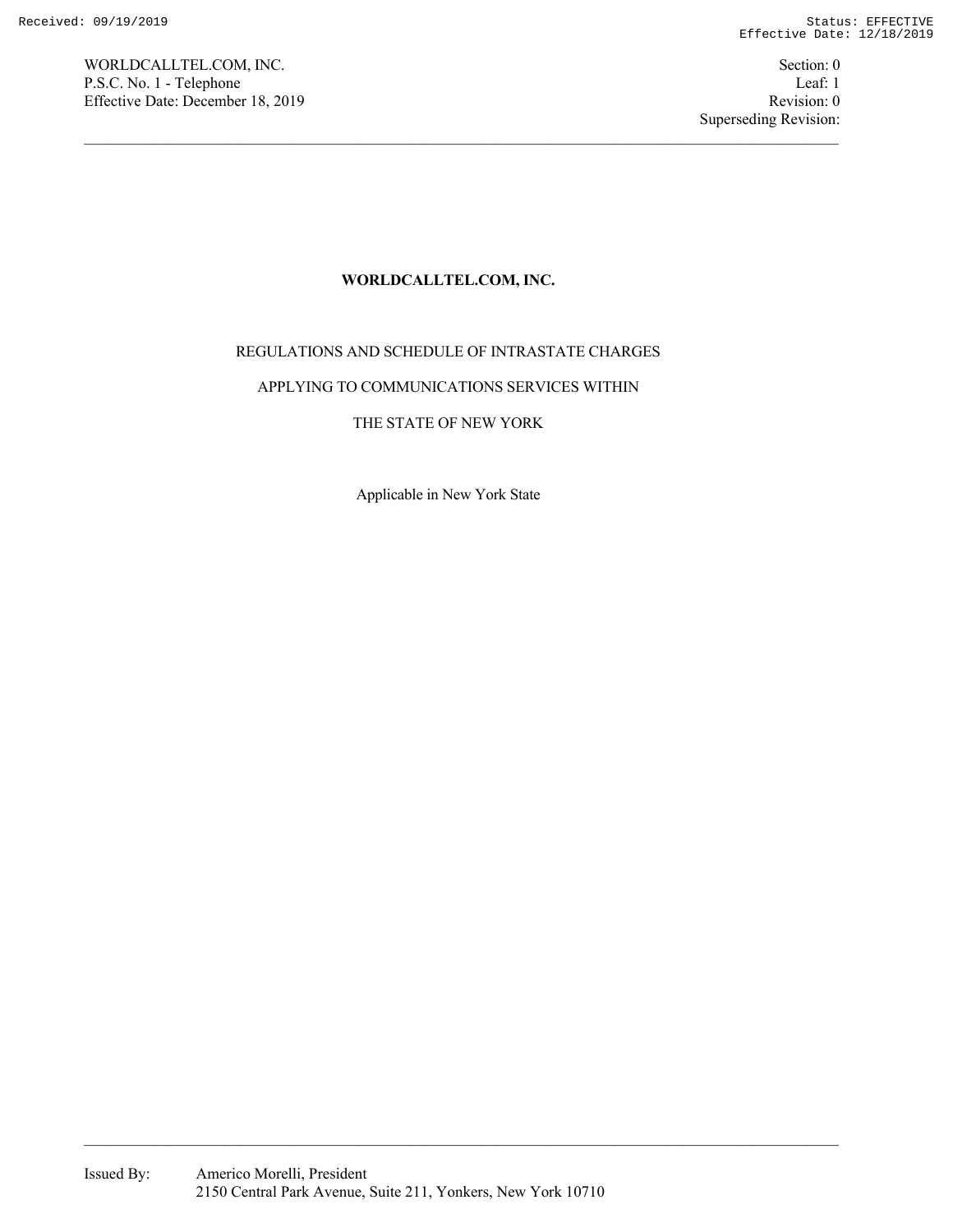WORLDCALLTEL.COM, INC. Section: 0 P.S.C. No. 1 - Telephone Leaf: 2 Effective Date: December 18, 2019 Revision: 0

### CONTACTING THE PUBLIC SERVICE COMMISSION

In the case of a dispute between the Customer and the Company which cannot be resolved with mutual satisfaction, the Customer may file a complaint by contacting the New York State Department of Public Service by phone, online or by mail.

1. By Phone:

Helpline (for complaints/inquiries): 1-800-342-3377 for Continental United States or, 1-800-662-1220 for Hearing/Speech Impaired: TDD or, 518-472-8502 for fax

2. Online:

http://www.dps.ny.gov/complaints.html or,

3. By Mail:

NYS Department of Public Service Office of Consumer Services 3 Empire State Plaza Albany, NY 12223-1350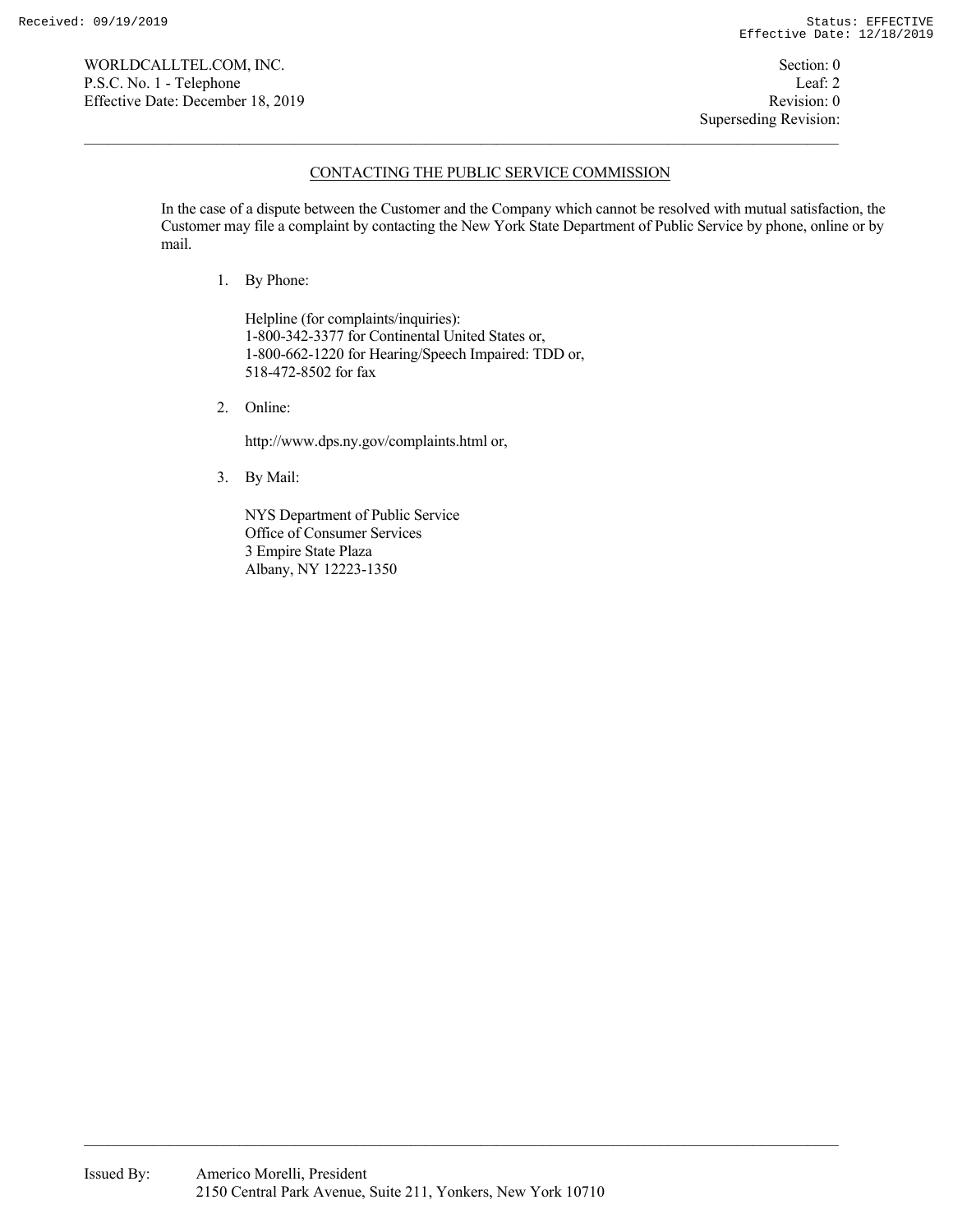Superseding Revision:

## TABLE OF CONTENTS

INDEX

SECTION 1 - APPLICATION OF TARIFF

SECTION 2 - GENERAL RULES AND REGULATIONS

SECTION 3 - CONNECTION CHARGES

SECTION 4 - REGIONAL TOLL USAGE AND MILEAGE CHARGES

SECTION 5 - SUPPLEMENTAL SERVICES

SECTION 6 - RESIDENTIAL NETWORK SWITCHED SERVICES

SECTION 7 - BUSINESS NETWORK SWITCHED SERVICES

SECTION 8 - SPECIAL SERVICES AND PROGRAMS

SECTION 9 - SPECIAL ARRANGEMENTS

SECTION 10 - LOCAL CALLING AREAS & RATE CENTERS

SECTION 11 - EXPLANATION OF TERMS

SECTION 12 - BILLING AND COLLECTION SERVICES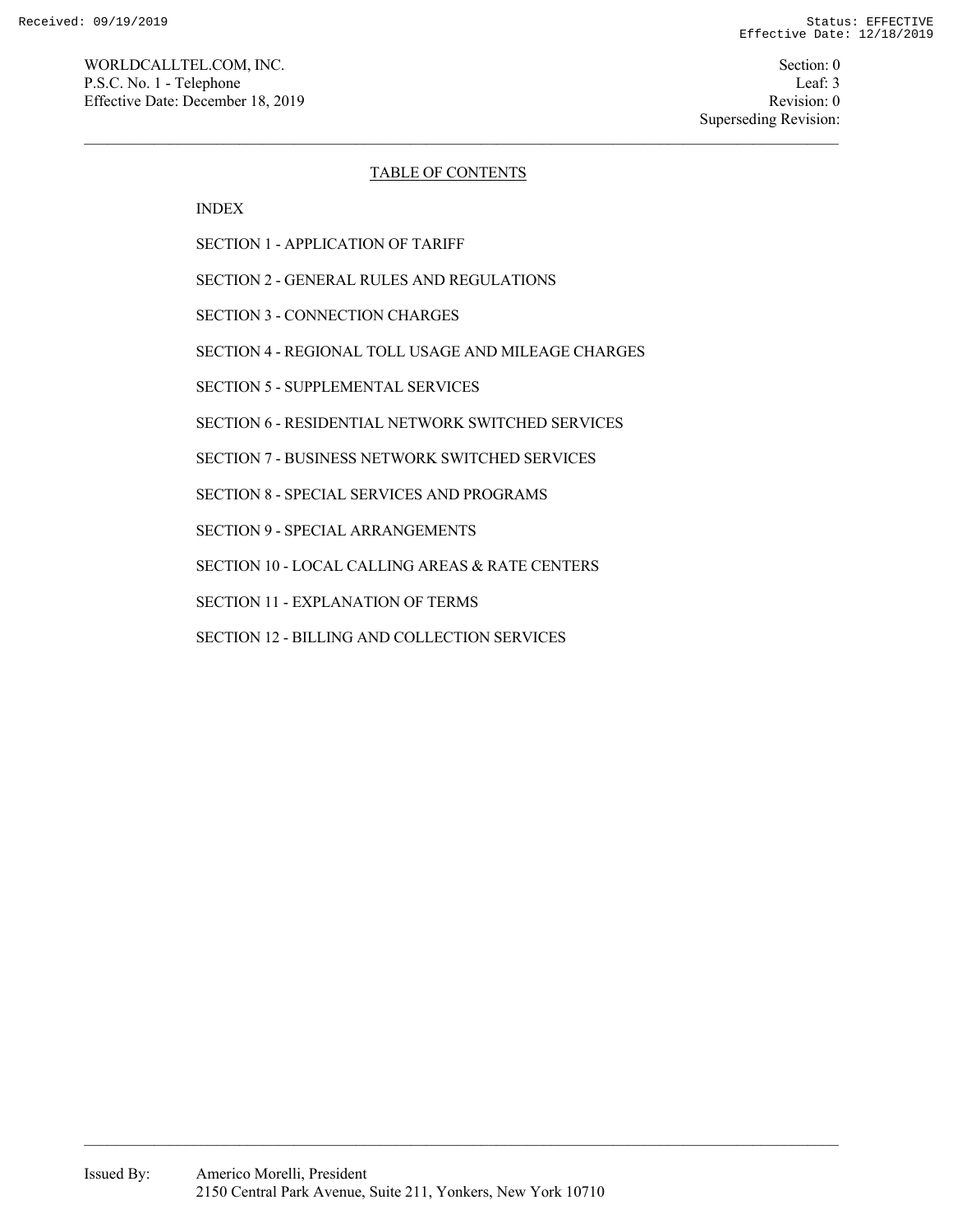WORLDCALLTEL.COM, INC. Section: 0 P.S.C. No. 1 - Telephone Leaf: 4 Effective Date: December 18, 2019 Revision: 0

# EXPLANATION OF NOTES

- (C) Indicates Changed Regulation
- (D) Indicates Discontinued Rate or Regulation
- (I) Indicates Rate Increase
- (M) Indicates Move in Location of Text
- (N) New.
- (R) Indicates Rate Reduction
- (T) Indicates Change of Text Only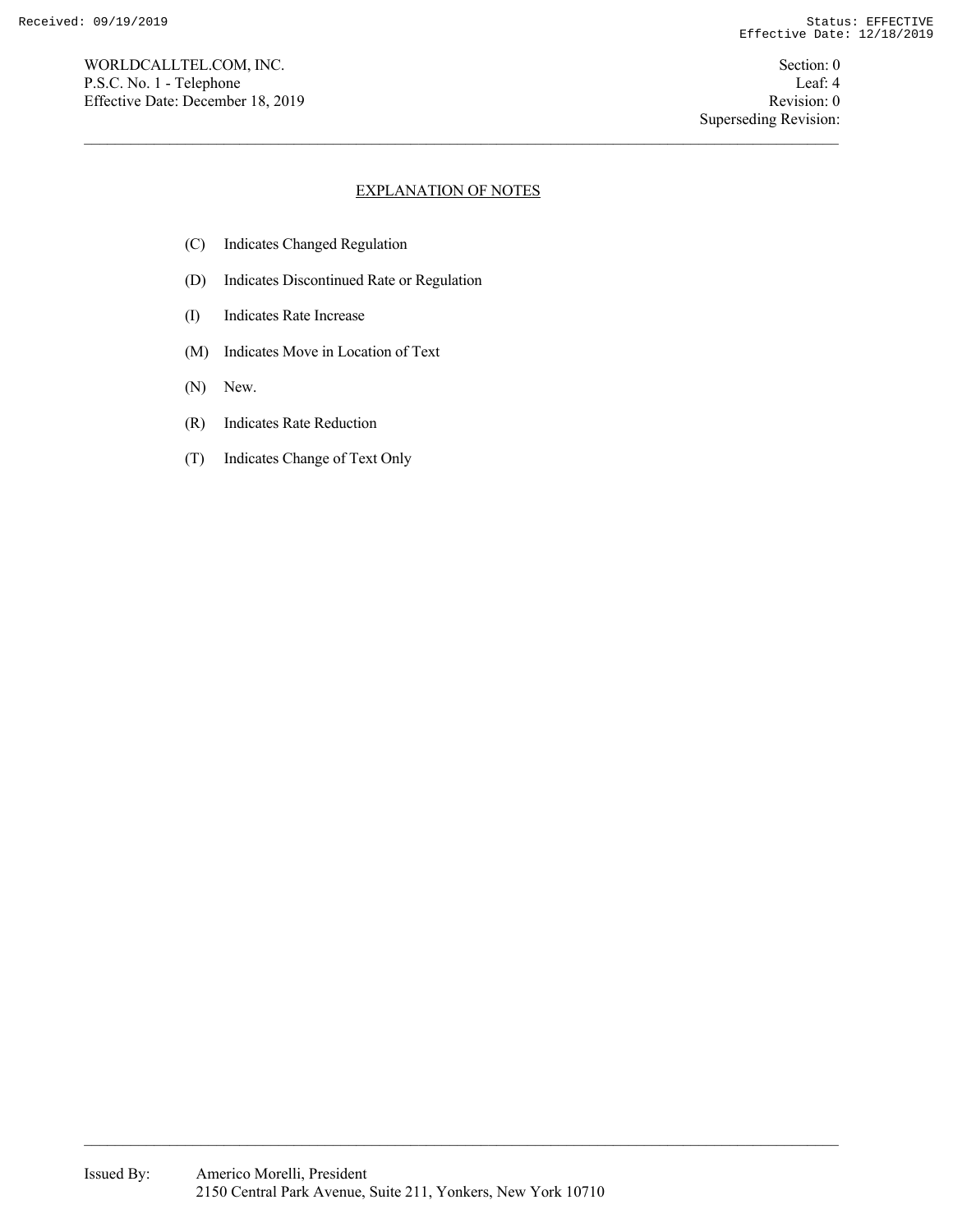Superseding Revision:

## CHECK SHEET

The pages of this tariff shown below are effective as of the dates shown, except as otherwise noted. Revised or new original pages which contain any changes from the original tariff in effect as of the date hereof are shown below:

| Number of Section | Page Number | Number of Revision |
|-------------------|-------------|--------------------|
| Section 0         | $1 - 10$    | Original*          |
| Section 1         | $1 - 2$     | Original*          |
| Section 2         | $1 - 18$    | Original*          |
| Section 3         | $1-4$       | Original*          |
| Section 4         | $1 - 5$     | Original*          |
| Section 5         | $1 - 11$    | Original*          |
| Section 6         | $1-6$       | Original*          |
| Section 7         | $1-8$       | Original*          |
| Section 8         | $1 - 10$    | Original*          |
| Section 9         | $1 - 3$     | Original*          |
| Section 10        | $1-2$       | Original*          |
| Section 11        | $1-8$       | Original*          |
| Section 12        | $1 - 4$     | Original*          |

\*- indicates pages included in this filing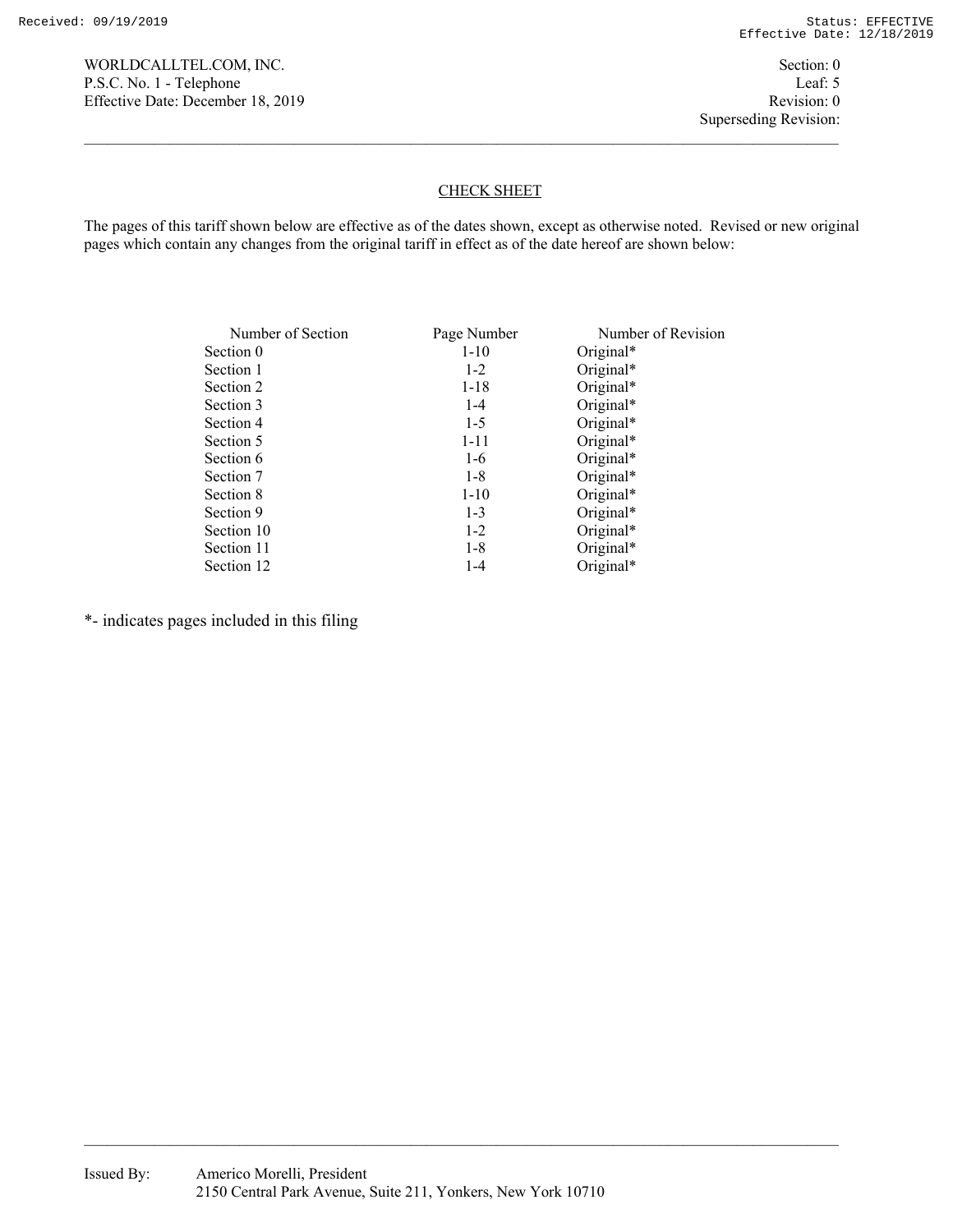$\mathbf A$ 

 $\bf{B}$ 

 $\mathbf C$ 

Section: 0 Leaf: 6 Revision: 0 Superseding Revision:

## **INDEX**

| Billing Name and Address Service- Undertaking of the Telephone Company |
|------------------------------------------------------------------------|
|                                                                        |
|                                                                        |
|                                                                        |
|                                                                        |
|                                                                        |
|                                                                        |
|                                                                        |
|                                                                        |
|                                                                        |
|                                                                        |
|                                                                        |
|                                                                        |
|                                                                        |
|                                                                        |
|                                                                        |
|                                                                        |
|                                                                        |
|                                                                        |
|                                                                        |
|                                                                        |
|                                                                        |
|                                                                        |
|                                                                        |
|                                                                        |
|                                                                        |
|                                                                        |
|                                                                        |
|                                                                        |
|                                                                        |
|                                                                        |
|                                                                        |
|                                                                        |
|                                                                        |
|                                                                        |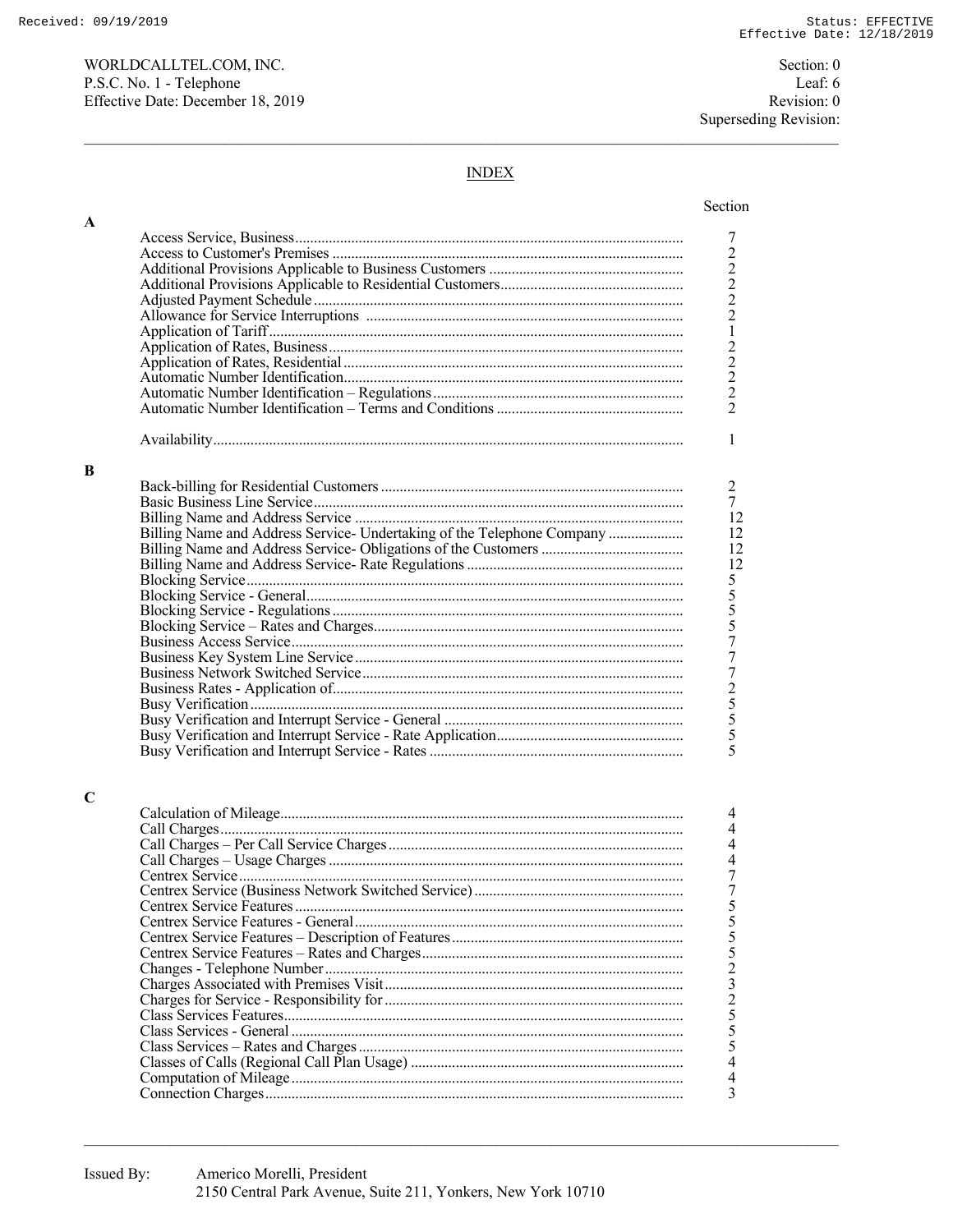Received: 09/19/2019

WORLDCALLTEL.COM, INC. P.S.C. No. 1 - Telephone Effective Date: December 18, 2019

Section: 0 Leaf: 7 Revision: 0 Superseding Revision:

## **INDEX**

|   |                                                                              | 33235555522555555                               |
|---|------------------------------------------------------------------------------|-------------------------------------------------|
|   |                                                                              |                                                 |
|   |                                                                              |                                                 |
|   |                                                                              |                                                 |
|   |                                                                              |                                                 |
|   |                                                                              |                                                 |
|   |                                                                              |                                                 |
|   |                                                                              |                                                 |
|   |                                                                              |                                                 |
|   |                                                                              |                                                 |
|   |                                                                              |                                                 |
|   |                                                                              |                                                 |
|   |                                                                              |                                                 |
|   |                                                                              |                                                 |
|   |                                                                              |                                                 |
|   |                                                                              |                                                 |
| D |                                                                              |                                                 |
|   |                                                                              | $\overline{c}$                                  |
|   |                                                                              |                                                 |
|   |                                                                              |                                                 |
|   |                                                                              |                                                 |
|   |                                                                              |                                                 |
|   |                                                                              |                                                 |
|   |                                                                              |                                                 |
|   |                                                                              | 22555288888                                     |
|   |                                                                              |                                                 |
|   |                                                                              |                                                 |
|   | Discounted Service For Hearing or Speech Impaired Customers - Billing        |                                                 |
|   | Discounted Service For Hearing or Speech Impaired Customers - Certification  |                                                 |
|   | Discounted Service For Hearing or Speech Impaired Customers - Qualifications |                                                 |
|   |                                                                              | $\overline{2}$                                  |
|   |                                                                              |                                                 |
| E |                                                                              |                                                 |
|   |                                                                              |                                                 |
|   |                                                                              | $\frac{2}{8}$                                   |
|   |                                                                              | $\overline{2}$                                  |
|   |                                                                              | 11                                              |
|   |                                                                              |                                                 |
|   |                                                                              |                                                 |
| F |                                                                              |                                                 |
|   |                                                                              | 6                                               |
|   |                                                                              | $\frac{2}{2}$                                   |
|   |                                                                              |                                                 |
|   |                                                                              |                                                 |
|   |                                                                              |                                                 |
| G |                                                                              |                                                 |
|   |                                                                              | $\overline{c}$                                  |
|   |                                                                              |                                                 |
|   |                                                                              |                                                 |
|   |                                                                              | $\begin{array}{c} 2 \\ 2 \\ 2 \\ 2 \end{array}$ |
|   |                                                                              |                                                 |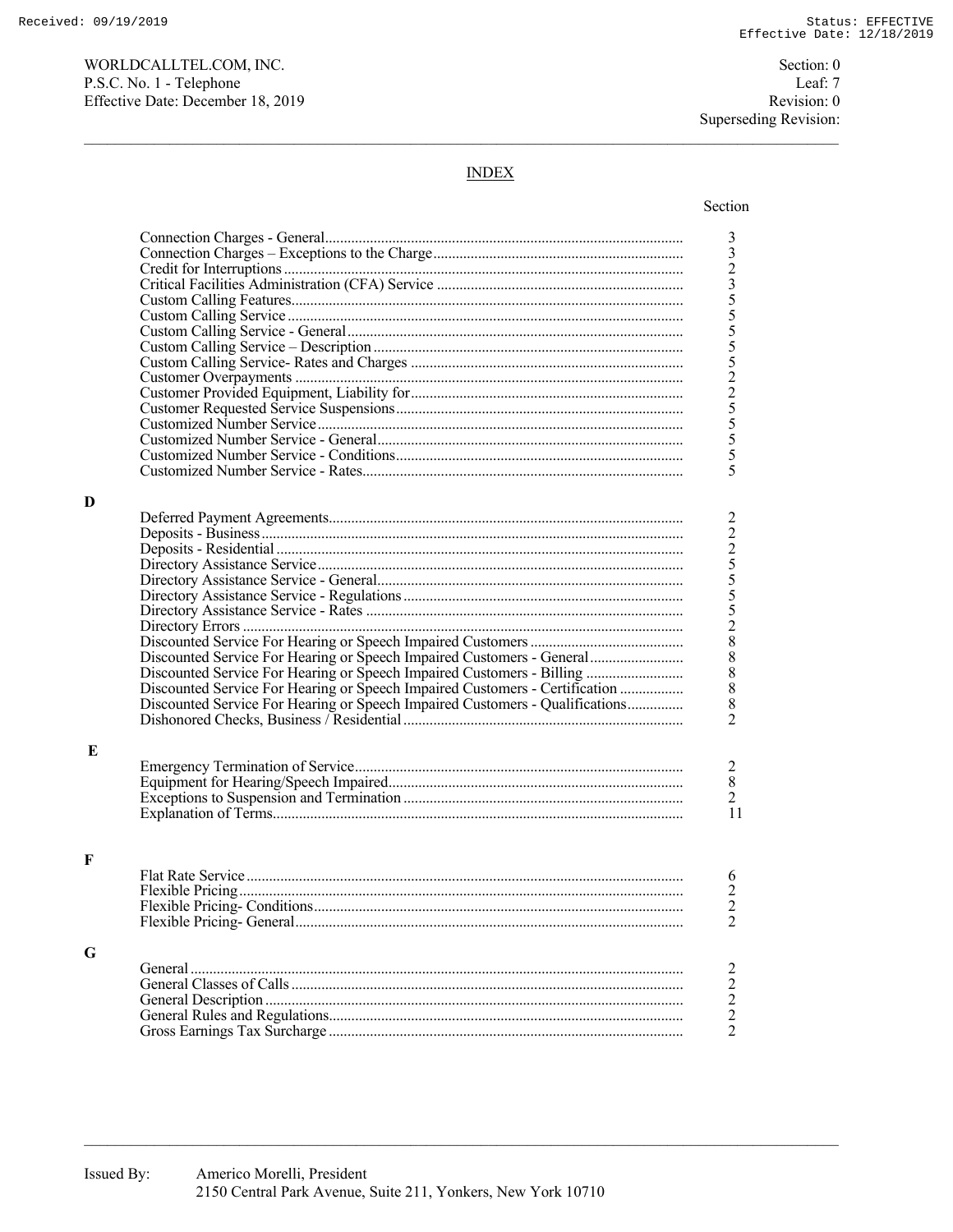Section: 0 Leaf: 8 Revision: 0 Superseding Revision:

### **INDEX**

| Н |                                                                     |                  |
|---|---------------------------------------------------------------------|------------------|
|   |                                                                     | 8                |
|   |                                                                     | $8\,$            |
|   |                                                                     | $\,8\,$          |
|   |                                                                     | 8                |
|   |                                                                     |                  |
| I |                                                                     |                  |
|   |                                                                     | 8293225          |
|   |                                                                     |                  |
|   |                                                                     |                  |
|   |                                                                     |                  |
|   |                                                                     |                  |
|   |                                                                     |                  |
|   |                                                                     |                  |
| K |                                                                     |                  |
|   |                                                                     | 6                |
|   |                                                                     |                  |
| L |                                                                     |                  |
|   |                                                                     | $\overline{c}$   |
|   |                                                                     |                  |
|   |                                                                     | $\frac{2}{2}$    |
|   |                                                                     | 10               |
|   |                                                                     | 5                |
|   |                                                                     |                  |
| M |                                                                     |                  |
|   |                                                                     | 6                |
|   |                                                                     | $\overline{4}$   |
|   |                                                                     | $\sqrt{2}$       |
|   |                                                                     | 3                |
|   |                                                                     |                  |
| N |                                                                     |                  |
|   |                                                                     | 8                |
|   |                                                                     | $\,$ $\,$        |
|   |                                                                     | $\,$ $\,$        |
|   |                                                                     | $\frac{8}{2}$    |
|   | Nonpayment-Suspension or Termination for - Residential Requirements |                  |
|   |                                                                     | 9                |
|   |                                                                     |                  |
| О |                                                                     |                  |
|   |                                                                     | 2                |
|   |                                                                     | 4                |
|   |                                                                     |                  |
| P |                                                                     |                  |
|   |                                                                     | 2                |
|   |                                                                     | $\boldsymbol{2}$ |
|   |                                                                     | $\overline{7}$   |
|   |                                                                     | $\mathfrak{Z}$   |
|   |                                                                     | 5                |
|   |                                                                     |                  |
| R |                                                                     |                  |
|   |                                                                     | 4                |
|   |                                                                     | 4                |
|   |                                                                     | $rac{2}{6}$      |
|   |                                                                     |                  |
|   |                                                                     | $\overline{c}$   |
|   |                                                                     | $\frac{3}{2}$    |
|   |                                                                     |                  |
|   |                                                                     |                  |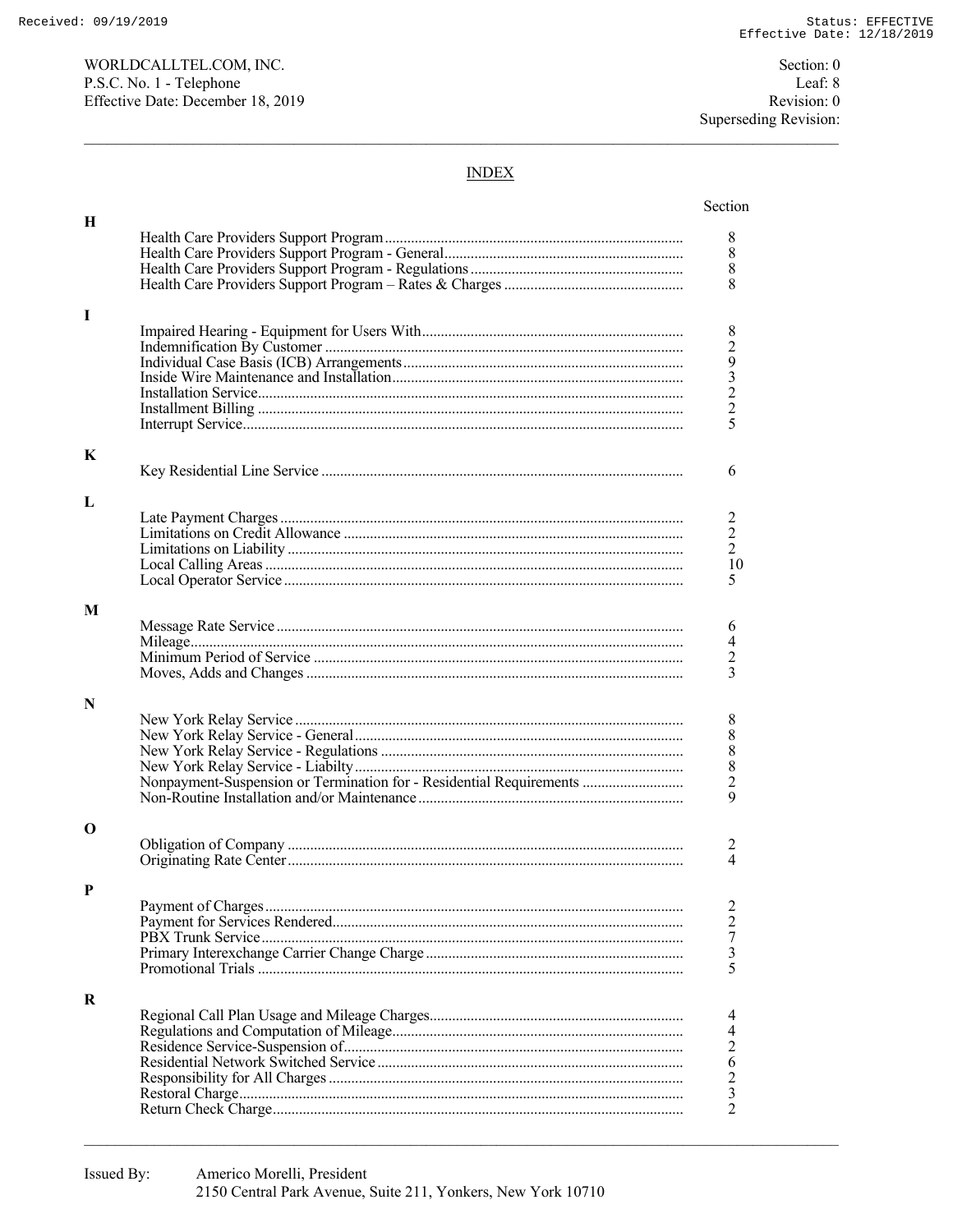WORLDCALLTEL.COM, INC. Section: 0 P.S.C. No. 1 - Telephone Leaf: 9 Effective Date: December 18, 2019 Revision: 0

Superseding Revision:

## INDEX

#### Section 2014 **Section**

**S** 

**T** 

| Schools and Libraries Discount Program - Discounted Rates for Schools and Libraries |
|-------------------------------------------------------------------------------------|
|                                                                                     |
|                                                                                     |
|                                                                                     |
|                                                                                     |
|                                                                                     |
|                                                                                     |
|                                                                                     |
|                                                                                     |
|                                                                                     |
|                                                                                     |
|                                                                                     |
|                                                                                     |
| Special Credit Card for Blind and Disabled Persons - Qualifications                 |
| Special Credit Card for Blind and Disabled Persons - Billing Authorization          |
|                                                                                     |
|                                                                                     |
|                                                                                     |
|                                                                                     |
|                                                                                     |
|                                                                                     |
|                                                                                     |
|                                                                                     |
|                                                                                     |
|                                                                                     |
|                                                                                     |
|                                                                                     |
|                                                                                     |
|                                                                                     |
|                                                                                     |
|                                                                                     |
|                                                                                     |
|                                                                                     |
|                                                                                     |
|                                                                                     |
| Telecommunications Service Priority (TSP) – Request Process- Restoration            |
| Telecommunications Service Priority (TSP) - Request Process- Provisioning           |
| Telecommunications Service Priority $(TSP) - Responsibilities of the End-User$      |
| Telecommunications Service Priority (TSP) – Responsibilities of the Company         |
|                                                                                     |
|                                                                                     |
|                                                                                     |
|                                                                                     |
|                                                                                     |
| Telephone Surcharges- Surcharge for State Gross Income and Gross Earnings Taxes     |
|                                                                                     |
|                                                                                     |
|                                                                                     |
|                                                                                     |
|                                                                                     |
|                                                                                     |